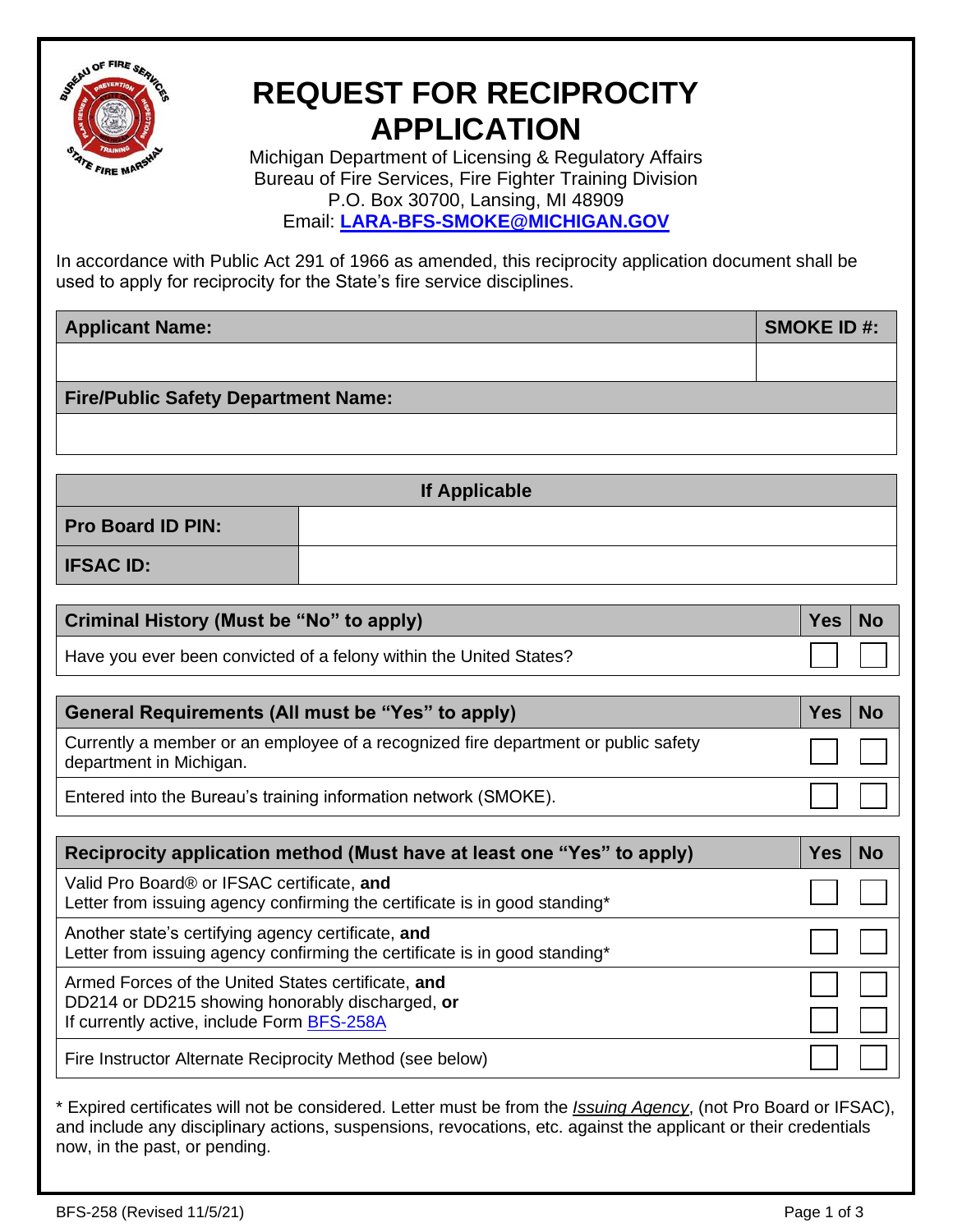## **Discipline Specific Requirements:**

Reciprocity may only be granted for those possessing, in good standing, the below requirements, at the time the certification is issued.

| Firefighter I with Hazardous Materials Operations, Firefighter II, and/or<br><b>Firefighter I and II with Hazardous Materials Operations</b>                                                            | <b>Yes</b> | <b>No</b> |
|---------------------------------------------------------------------------------------------------------------------------------------------------------------------------------------------------------|------------|-----------|
| Attached proof that you also meet:<br>• NFPA 1001, "Fire Fighter Professional Qualifications"                                                                                                           |            |           |
| <b>Hazardous Materials First Responder Operations</b>                                                                                                                                                   | <b>Yes</b> | <b>No</b> |
| Attached proof that you also meet:<br>• NFPA 1072, "Standard for Competence of Responders to Hazardous Materials/Weapons of<br><b>Mass Destruction Incidents"</b>                                       |            |           |
| Fire Instructor I, Fire Instructor II, and/or Fire Instructor III**                                                                                                                                     | <b>Yes</b> | <b>No</b> |
| Attached proof that you also meet:<br>• NFPA 1041, "Standard for Fire and Emergency Services Instructor Professional<br>Qualifications"                                                                 |            |           |
| To also be considered for Certified Instructor, eligible to teach MFFTC courses, you must also:                                                                                                         |            |           |
| ○ Have attended and passed the Fire Instructor I Orientation (H04A or subsequent) course<br>and                                                                                                         |            |           |
| $\circ$ Include an application for instructor certification on appropriate level form(s) ( $BFS-209$ –<br>Probationary Instructor Application and/or <b>BFS-211</b> – Instructor II Application)        |            |           |
|                                                                                                                                                                                                         |            |           |
| **Fire Instructor Alternate Reciprocity Method                                                                                                                                                          | <b>Yes</b> | No        |
| Attached proof that you possess either:<br>• a valid teaching certificate from the Michigan Department of Education                                                                                     |            |           |
| • a valid Instructor Coordinator License through the Michigan Department of Health and Human                                                                                                            |            |           |
| <b>Services EMS Division</b><br>• a valid M-410 certificate issued by the National Wildland Coordinating Group                                                                                          |            |           |
| Or attached proof that you have completed either:                                                                                                                                                       |            |           |
| • a U.S. Department of Homeland Security instructor course                                                                                                                                              |            |           |
| • a National Fire Academy instructor course                                                                                                                                                             |            |           |
| • a Federal Emergency Management Agency instructor course                                                                                                                                               |            |           |
| To also be considered for Certified Instructor, eligible to teach MFFTC courses, along with your Alternate<br>Reciprocity Method, you must also:                                                        |            |           |
| $\circ$ Have attended and passed the Fire Instructor I Orientation (H04A or subsequent) course                                                                                                          |            |           |
| and<br>$\circ$ Include an application for instructor certification on appropriate level form(s) ( $BFS-209$ –<br>Probationary Instructor Application and/or <b>BFS-211</b> - Instructor II Application) |            |           |